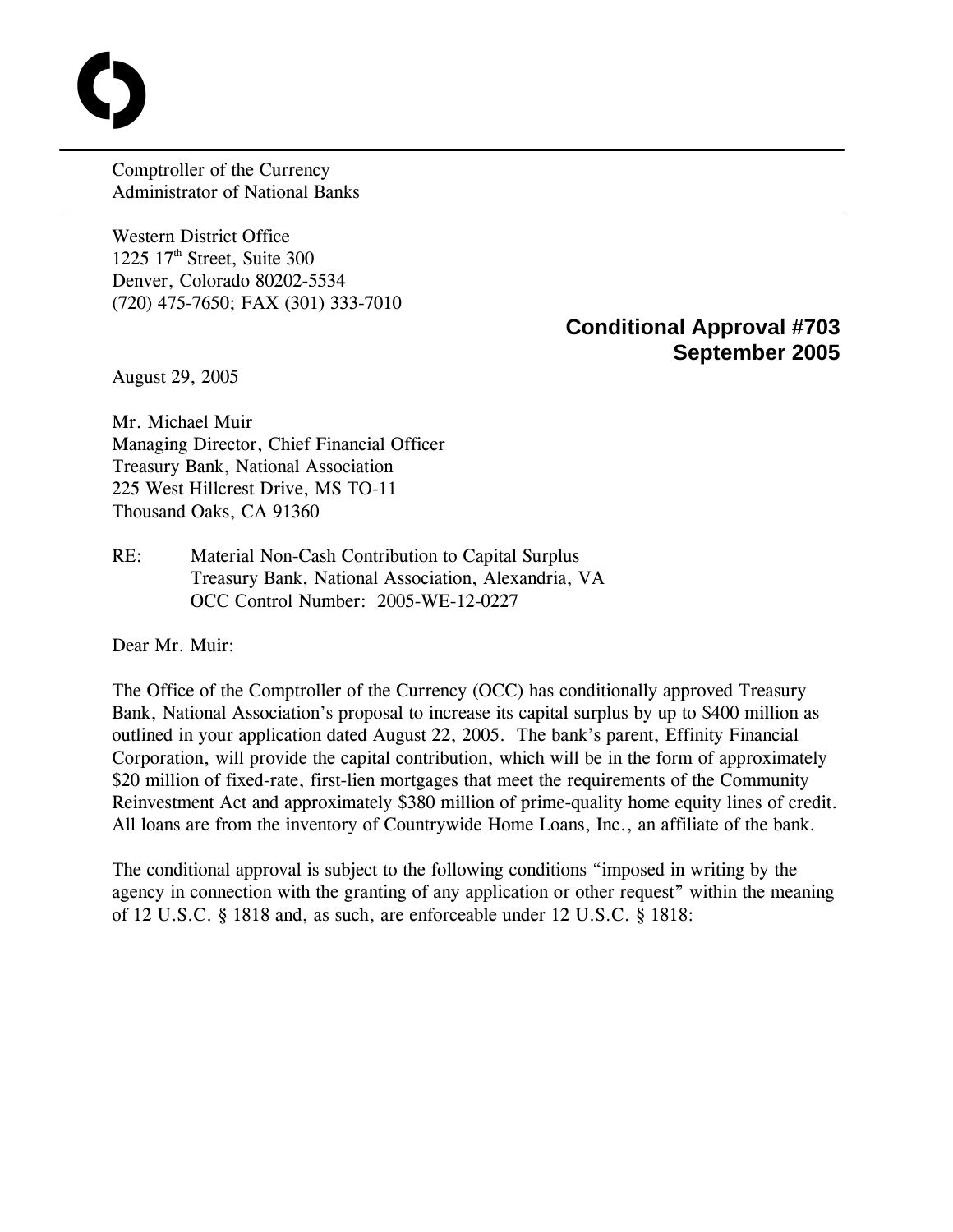Treasury Bank, N.A. OCC Control Number: 2005-WE-12-0227 Page 2

- 1. The bank should submit to the Supervisory Office, within 15 days of the date of this letter, the results of the aggregate portfolio valuation performed by an independent, qualified firm, which substantiates the fair market value of the portfolio to be contributed to surplus. The bank shall immediately correct any deficiency, to the satisfaction of the Supervisory Office.
- 2. Immediately following the capital contribution, the bank will retain a qualified independent accounting firm to verify that the loans were transferred using the value methodology represented in the application and, within 10 days of receipt of the report, submit the results to Reginald Webster, Acting Examiner-in-Charge. The bank shall promptly correct, to the satisfaction of the Supervisory Office, any deficiencies noted.

Additionally, this approval is subject to the representations detailed in the bank's application dated August 22, 2005. Specifically, the bank represents the following:

- 1. The loans will meet the bank's criteria for inclusion in the capital contribution, specifically including weighted average coupons, FICO scores, current loan-tovalue ratios, coupon stratifications, weighted average margins and the average credit limit utilization rate.
- 2. All capital contribution loans will comply with the Supervisory Loan-To-Value Limits contained in 12 C.F.R. § Part 34, Subpart D, Appendix A ("Guidelines") by obtaining credit enhancement in the form of a mortgage insurance policy for HELOCs having a CLTV equal to, or greater than, ninety percent to the extent required by the "Guidelines."
- 3. The capital contribution loans will be contributed at the lower of historical cost or market value.
- 4. Substitutions of capital contribution loans will have at least the same credit characteristics as identified in #1 above or better in order to maintain a total pool of up to an amount of \$400 million.

We have no objection to management's plan to substitute loans of at least the same type and same quality or better provided that loan substitutions comply with the criteria outlined above.

This conditional approval is granted based on a thorough review of all information available, including the representations and commitments made in the application and by the bank's representatives.